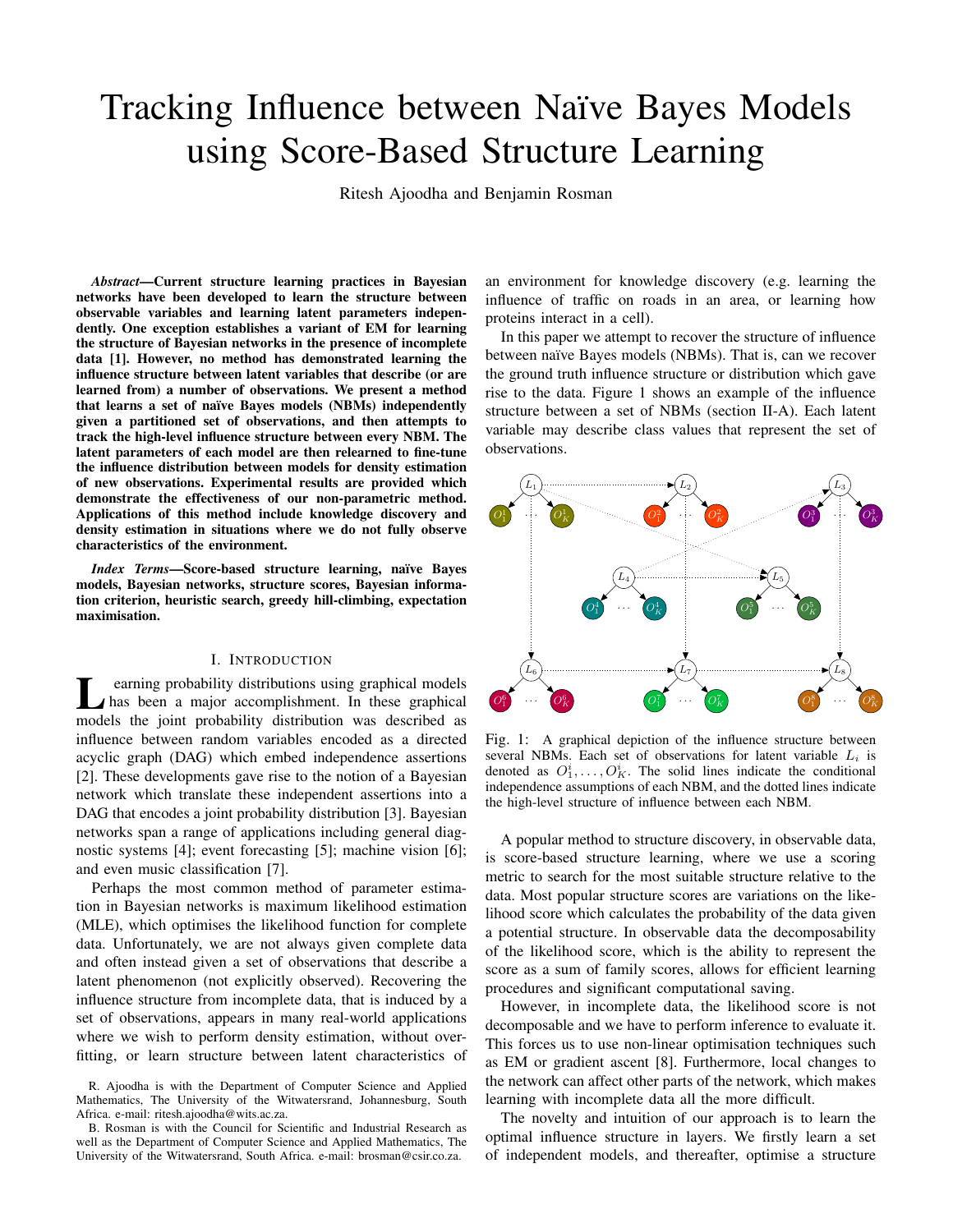score over possible structural configurations. Since the search for the optimal structure is done using complete data we can take advantage of efficient learning procedures and significant computational saving from the structure learning literature. We provide the following contributions. (a) The notion of influence between the NBM representation; (b) an extension of the traditional BIC score for NBMs rather than random variables; (c) introduce a complete algorithm to recover the influence structure between NBMs; (d) provide empirical evidence for the effectiveness of our method.

This paper is structured as follows. We begin by reviewing current literature on parameter estimation for complete and incomplete data in section II; section III reviews current work in structure learning; section IV provides the specification of the structure score for this problem; section V presents the empirical results which show the effectiveness of our method; and finally, section VI discusses various applications of influence networks and future work.

## II. BACKGROUND

A Bayesian network is a directed acyclic graph (DAG) whose nodes represent random variables and whose edges represent the influence of one variable over another. A Bayesian network structure is often established as a set of independence assertions between these random variables that encode a joint distribution in a compact way [9].

In this section we explore preliminary work in parameter estimation. More specifically, we will explore the definition and representation of a NBM (section II-A); learning parameters for observable data (section II-B); and finally, learning parameters for missing data (section II-C).

## *A. The Na¨ıve Bayes Model*

Perhaps the simplest example of a Bayesian model is the naïve Bayes model (NBM) which has been traditionally and successfully used by many expert systems [10].



Fig. 2: An illustration of the NBM.

The NBM predefines a finite set of mutually exclusive classes. Each instance can fall into one of these classes, this is represented as a latent class variable. The model also poses some observed set of features  $X_1, \ldots, X_n$ . The assumption is that all of the features are conditionally independent given the class label of each instance. That is  $\forall i$  ( $X_i \perp X_{i'} | C$ ), where  $X_{i'} = \{X_1, \ldots, X_n\} - \{X_i\}$ 

Figure 2 presents the Bayesian network representation of the NBM. The joint distribution of the NBM factorises compactly as a prior probability of an instance belonging to a class,  $P(C)$ , and a set of conditional probability distributions (CPDs) which indicate the probability of a feature given the class. We can state this distribution more formally as

$$
P(C, X_1, ..., X_n) = P(C) \prod_{i=1}^{n} P(X_i | C).
$$

The NBM remains a simple, yet highly effective, compact, and high-dimensional probability distribution that is often used for classification problems.

#### *B. Learning with Observable Data*

Perhaps the simplest parameter learning tool is *maximum likelihood estimation* (MLE) from a set of observations. MLE is foundational to many parameter learning problems and much work has been dedicated to its development [11]. An alternative to MLE for learning the parameters of variables in a Bayesian network is Bayesian estimation (BE). BE follows the Bayesian paradigm which views any event that has uncertainty as a random variable with a distribution over it.

Suppose we have a data-set,  $\mathcal{D} = \{\xi_1, \ldots, \xi_M\}$ , where each instance,  $\xi_m$ , contains only one observation x, then we can express the joint distribution of each observation (as well as the parameter  $\theta$  which generates the data) by using the chain rule for Bayesian networks as

$$
P(x[1],...,x[M],\theta) = P(x[1],...,x[M]|\theta)P(\theta),
$$

which gives us the prior over  $\theta$  and the probability of each instance given the parameter  $\theta$ ,

$$
P(x[1], \ldots, x[M], \theta) = P(\theta) \prod_{i=1}^{M} P(x[i] | \theta).
$$

We note the similarities to MLE in the above expression with the additional prior probability over  $\theta$ . We can express the posterior of this prior, given the data, using Bayes rule [12]:

$$
P(\theta|x[1],\ldots,x[M]) = \frac{P(x[1],\ldots,x[M]|\theta)P(\theta)}{P(x[1],\ldots,x[M])}.
$$

There are many choices for a prior distribution, but a common choice is the Dirichlet prior [13] which is characterised by a set of hyper-parameters  $(\alpha_1, \ldots, \alpha_k)$ .

# *C. Learning with Missing Data*

We now consider a much more difficult problem of learning parameters from missing data. Latent variables provide a sparse parameterisation of a distribution and can be used to aggregate observable variables.

In observable data we can optimise the likelihood of the parameters, given the data, using MLE. Unfortunately, the likelihood function for missing data could have multiple optima which we cannot easily search for. A common strategy to optimise the likelihood function is Expectation Maximisation (EM) which attempts to learn both the missing data and the parameters iteratively [8]. The EM algorithm generalises several algorithms including the Baum-Welch algorithm used for learning HMMs [14]. The general skeleton of the EM algorithm is outlined in Algorithm 1.

Line 4 of Algorithm 1 is called the E-step. In this step we perform Bayesian inference to infer the data given the parameters. That is, for each instance,  $\xi[\mathbf{m}]$ , and each family,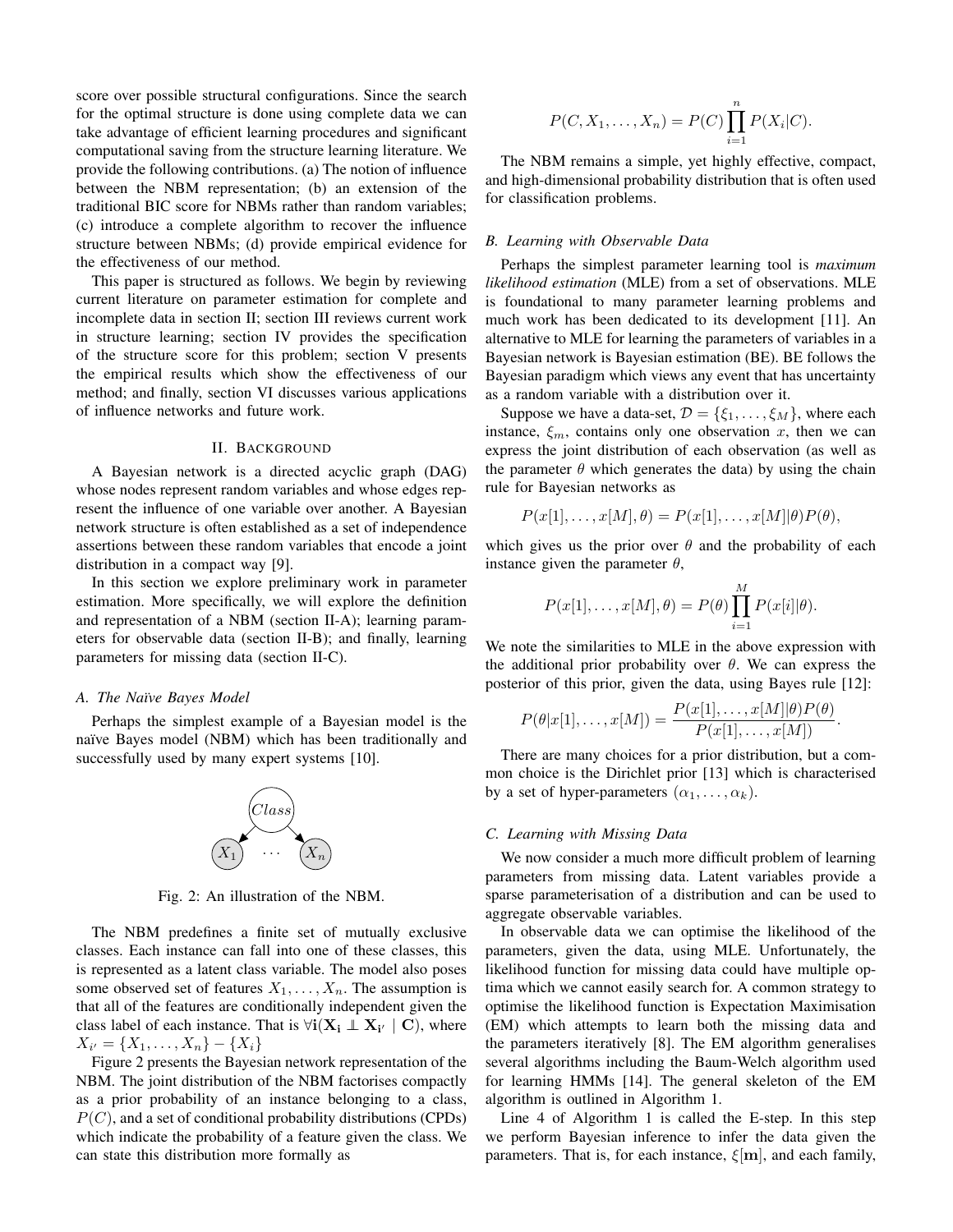variable X and parent-set U, we compute  $P(X, U | \xi[m], \theta^t)$ , where  $\theta^t$  is the current setting of the parameters at iteration t. We now can compute the expected sufficient statistics,  $\tilde{M}$ , for each combination of values  $(x, u)$  per family. We can express the expected sufficient statistics for  $(x, u)$  at time-slice t as

$$
\hat{M}_{\theta^t}[x, \mathbf{u}] = \sum_{m=1}^M P(x, \mathbf{u} | \xi[m], \theta^t).
$$

Algorithm 1 Expectation Maximisation

1: **procedure** EXPECTATION-MAXIMISATION( $\langle \mathcal{B}_0, \mathcal{B}_{\rightarrow} \rangle$ , D)

2: Pick a starting point for the parameters.

3: for until convergence do

4: Complete the data using the current parameters

- 5: Estimate the parameters relative to data completion
- 6: end for
- 7: return Data and parameters
- 8: end procedure

Line 5 of Algorithm 1 is called the M-step. In the M-step we treat the expected sufficient statistics,  $M$ , as real sufficient statistics and then use MLE or BE. The EM algorithm is guaranteed to monotonically improve the log-likelihood of the parameters relative to the data at each iteration.

# III. RELATED WORK

*Score-based* structure learning requires the definition of a hypothesis space of potential network structures; defines a structure score which gauges how well the model fits the observed training data; and finally, attempts to find the highest scoring structure as an optimisation problem. However, given that the search space is super-exponential in size, we resort to heuristic techniques.

Score-based structure learning is our first choice approach since it (a) considers the complete influence structure between models as a state in the search space; (b) preserves basic score properties to allow for feasible computations; and (c) it provides a clear indication of the independence assertions between the concerned structures relative to the data. In this section we review related traditional score-based structure learning practices. We begin by discussing structure scores in section III-A, and then move to the much more difficult problem of learning graph structures in section III-B.

## *A. Structure score*

There are several choices of structure scores geared at evaluating the likelihood of a particular structure given the fit to data. A well-known choice is that of the likelihood score which maximises the likelihood (or log-likelihood in practice) of the structure relative to the data. We can express this as the MLE,  $\theta$ , given a particular graph structure,  $\mathcal{G}$ , relative to the data,  $D$ . This gives us the likelihood score denoted as  $score_L = \ell((\theta, \mathcal{G}) : \mathcal{D})$ . In other words, if we are presented with a particular graph structure we will find the maximum likelihood estimate for the parameters of that graph with respect to the data. This can be expressed more generally as a relative cost of adding an edge between variables in a graph structure.

The likelihood score decomposes as the number of instances multiplied by the mutual information,  $(I_{\hat{P}})$ , between each family of variables, minus the entropy of each variable that is independent of the structure. More formally,

score<sub>L</sub>(
$$
\mathcal{G}, \mathcal{D}
$$
) =  $M \sum_{i=1}^{n} \mathbf{I}_{\hat{P}}(X_i; \mathbf{Pa}_{X_i}^{\mathcal{G}}) - M \sum_{i=1}^{n} \mathbf{H}_{\hat{P}}(X_i)$ 

where  $I_{\hat{P}}(X;Y) = \sum_{x,y} P(x,y) \log \frac{P(x,y)}{P(x)P(y)}$ ;  $H_{\hat{P}}(X) =$  $-\sum_{x} P(x) \log P(x)$ ; and  $\mathbf{Pa}_{X_i}^{\mathcal{G}}$  is the parents of  $X_i$  relative the graph structure  $\mathcal{G}$ .

The fact that the most complicated network is always preferred by the likelihood score, poses a significant overfitting problem. This is usually overcome by regulating the hypothesis space or penalising structural complexity.

The Bayesian information criterion (BIC), is a popular choice for trading-off model complexity and fit to data. The BIC score consists of two terms: (i) the first describes the fit of the hypothesised structure to the data, usually the likelihood function  $score_L = \ell((\theta, \mathcal{G}) : \mathcal{D})$ ; and (ii) the second is a penalty term for complex networks. More formally the BIC score is given as

$$
score_{BIC} = \ell(\hat{\theta}_{\mathcal{G}} : \mathcal{D}) - \frac{\log M}{2} DIM[\mathcal{G}],
$$

where M is the number of training instances and  $DIM[\mathcal{G}]$  is the number of independent parameters in the network. We note that the entropy component of the likelihood term is negligible since it does not depend on the selected structure. This observation allows us to rewrite the BIC score as

score<sub>BIC</sub> = 
$$
M \sum_{i=1}^{n} \mathbf{I}_{\hat{P}}(X_i; \mathbf{Pa}_{X_i}^{\mathcal{G}}) - \frac{\log M}{2} DIM[\mathcal{G}].
$$

The BIC score has the following properties. (a) As we increase the number of samples the emphasis moves from model complexity to the fit to data. In other words, as we obtain more data we are more likely to consider more complicated structures. (b) As the BIC score acquires more data it approaches the true structure (or one which is i-equivalent, that is a structure which makes the same independence assumptions). (c) The BIC score gives the same score for members of the same iequivalence class, that is, different structures which encode the same independent assumptions.

#### *B. Learning Graph Structures*

In the case of learning general graph-structures the structure learning problem's complexity increases significantly [12]. More formally [12],

Theorem 1. *For any dataset,* D*, and decomposable structure score,* score*, the problem of finding the maximum scoring network, that is,*

$$
\mathcal{G}^* = \arg \max_{\mathcal{G} \in \mathcal{G}_{\mathbf{d}}} score(\mathcal{G} : \mathcal{D}),
$$

is NP-Hard for any  $d \geq 2$ , where  $\mathcal{G}_{d} = \{ \mathcal{G} : \forall i, |Pa_{X_i}^{\mathbf{G}}| \leq d \}.$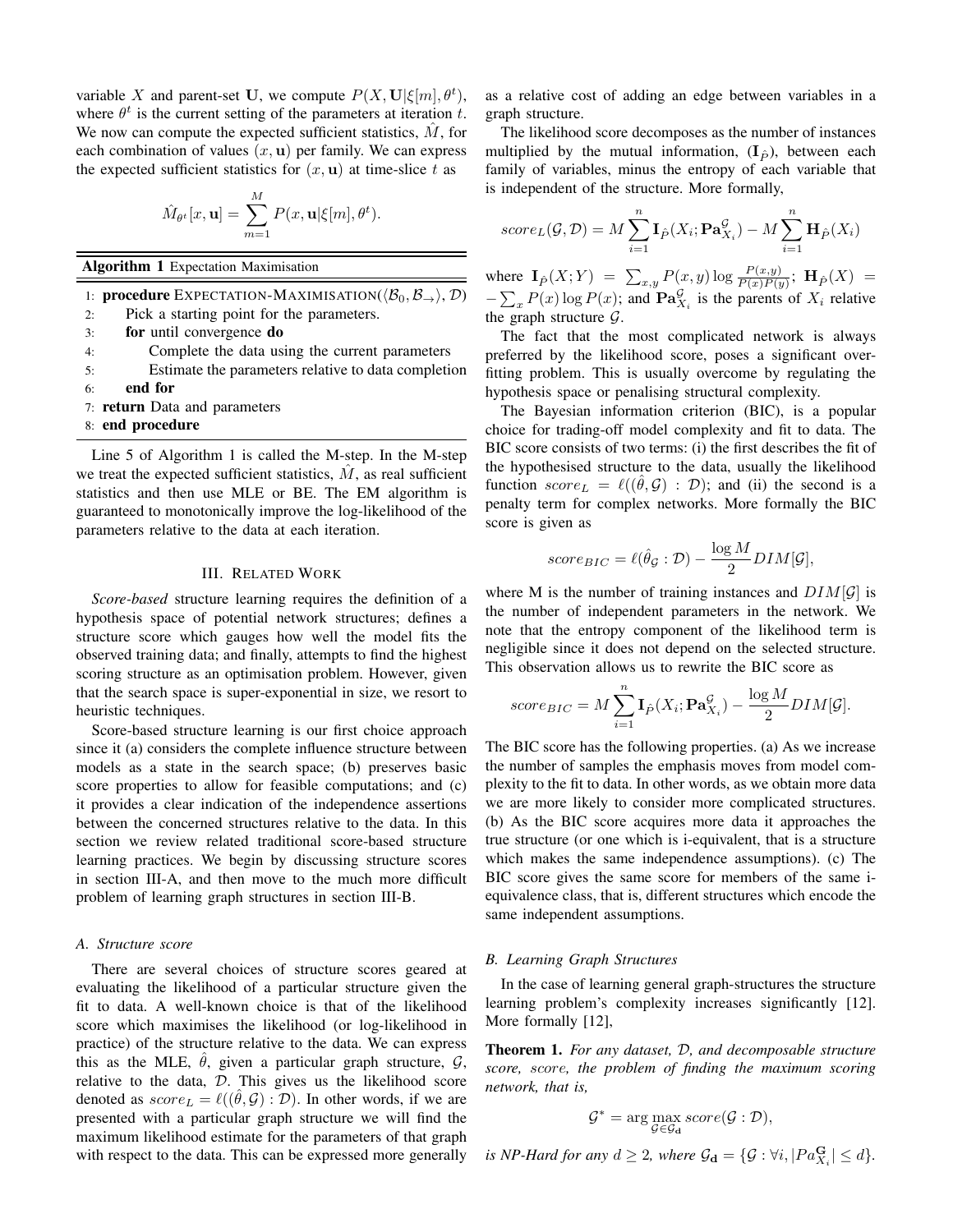In other words, finding the maximal scoring network structure with at most d parents for each variable is NP-hard for any *d* greater than 2. This is because of the super-exponential search space that one has to traverse to obtain the maximal network. The above result might be discouraging. However, using local search procedures we are able to provide a solution using heuristic hill-climbing [15].

There are two main design choices that one needs to make when using a local structure search procedure: (i) the choice of search operators and (ii) search procedure.

Search operators are local steps to traverse the search space. Common choices for local search operators are edge addition, reversal, and deletion.

A common choice for a search procedure is greedy hillclimbing. The greedy hill-climbing approach starts by selecting a prior network. The prior network could be an empty structure; a best tree structure; a random structure; or a structure elicited by an expert. From this prior network we iteratively try to improve the structure's score by utilising search operators. In greedy hill-climbing we always apply the change that improves the score until no improvement can be made.

#### IV. LEARNING THE INFLUENCE BETWEEN NBMS

In this paper we provide the first score-based structure learning algorithm and analysis of learning the influence structure between a set of NBMs (with incomplete data). The influence structure encodes independence assumptions and factorises a joint distribution between a finite set of NBMs.

We assume that the data generated from the ground truth influence structure has the following form:  $\mathcal{D}_{\mathbb{I}}$  =  $\{\mathcal{D}_{\mathcal{B}^1}, \ldots, \mathcal{D}_{\mathcal{B}^k}\}\,$ , where  $\mathcal{D}_{\mathcal{B}^i} = \{\xi_1, \ldots, \xi_{\mathcal{M}}\}\$ is a set of M instances for NBM  $\mathcal{B}^i$ . Each  $\xi_j$  is generated independently and identically distributed from an underlying distribution,  $P^*(\mathbb{I}^{\mathcal{G}})$ , where  $\mathbb I$  is a Bayesian network which represents the influence structure  $\mathcal{G}$ .

 $\mathbb{I}^{\mathcal{G}}$  contains a distribution between a set of NBMs,  $\mathcal{B}^1, \ldots, \mathcal{B}^k$ , with the independence assumptions specified by  $\mathcal{I}_{\ell}(\mathbb{I}^{\mathcal{G}})$ . We further assume that  $P^*(\mathbb{I}^{\mathcal{G}})$  is induced by another model,  $G^*(\mathbb{I}^{\mathcal{G}})$ , which we refer to as the *ground truth* structure. We will evaluate our model by recovering the local independence assertions and joint distribution in  $\mathcal{G}^*(\mathbb{I}^{\mathcal{G}})$ , denoted  $\mathcal{I}_{\ell}(\mathcal{G}^*(\mathbb{I}^{\mathcal{G}}))$ , by only observing  $\mathcal{D}_{\mathbb{I}^{\mathcal{G}}}$ . The architecture of the



Fig. 3: The architecture of the proposed algorithm.

proposed algorithm is given by Figure 3. We (i) learn each NBM independently (using EM); (ii) compute the structure score of the complete influence network (using a scoring function); (iii) relearn the parameters for the model (with the new independence assertions between NBMs) which gives us the candidate network (iv); (v) perform an operation (edge addition, reversal, or removal) to try to improve the network fit to data; Steps (ii), (iii), (v) are repeated until we can not improve the score for the structure. We then select the best network (iv). In the next section we develop the structure score for influence network.

## *A. Structure Score*

Intuitively we would like to measure that if a relation that describes influence between two NBMs is preferred by the data, then we would get more information from having this relation than without having it [12].

Consider Figure 4 which illustrates two scenarios between two NBMs,  $\mathcal{B}_0 = (\mathcal{G}_{\mathcal{B}_0}, P_{\mathcal{B}_0})$  and  $\mathcal{B}_1 = (\mathcal{G}_{\mathcal{B}_1}, P_{\mathcal{B}_1})$ , where  $\mathcal{G}_{\mathcal{B}_i}$  and  $P_{\mathcal{B}_1}$  is the structure and probability distribution for  $B_i$  respectively.



Fig. 4: Two influence structures between two NBMs.

 $\mathcal{B}_0$  and  $\mathcal{B}_1$  encode the local independence assumption  $\mathcal{I}_{\ell}(\mathcal{G}_{\mathcal{B}_0}) = \{X_2 \perp \!\!\! \perp X_3 | X_1\}$  and  $\mathcal{I}_{\ell}(\mathcal{G}_{\mathcal{B}_1}) = \{Y_2 \perp \!\!\! \perp Y_3 | Y_1\}$ respectively. Each of these scenarios in Figure 4 can be described as an influence network, denoted  $\mathbb{I}_0 = (\mathcal{G}_0, P_{\mathbb{I}_0})$  and  $\mathbb{I}_{1} = (\mathcal{G}_{1}, P_{\mathbb{I}_{1}})$  respectively, where  $\mathcal{G}_{i}$  denotes the structure of the influence network  $\mathbb{I}_i$  with probability distribution  $P_{\mathbb{I}_i}$ . We assume that influence between networks, which may describe events, flows at a level of abstraction constructed by observable variables and not directly from the observations themselves (since the observations are dependent on the time granularity).

Selecting an influence network, either  $\mathbb{I}_0$  or  $\mathbb{I}_1$ , requires us to establish which structure, either  $\mathcal{G}_0$  or  $\mathcal{G}_1$ , gives us a stronger likelihood to the data. Let us express the preferability of a particular structure more formally. The log-likelihood of  $\mathcal{G}_0$ relative to the data, denoted  $score_L(\mathcal{G}_0 : \mathcal{D})$ , can be expressed as:

$$
\sum_{m=1}^{M} (\log \hat{\theta}_{x_1[m]} + \log \hat{\theta}_{x_2[m] | x_1[m]} + \log \hat{\theta}_{x_3[m] | x_1[m]} + \log \hat{\theta}_{y_1[m]} + \log \hat{\theta}_{y_2[m] | y_1[m]} + \log \hat{\theta}_{y_3[m] | y_1[m]}),
$$
\n(1)

and the log-likelihood score of  $G_1$  relative to the data, denoted  $score_L(\mathcal{G}_1 : \mathcal{D})$ , can be expressed as:

$$
\sum_{m=1}^{M} (\log \hat{\theta}_{x_1[m]} + \log \hat{\theta}_{x_2[m]|x_1[m]} + \log \hat{\theta}_{x_3[m]|x_1[m]} + \log \hat{\theta}_{y_1[m]|x_1[m]} + \log \hat{\theta}_{y_2[m]|y_1[m]} + \log \hat{\theta}_{y_3[m]|y_1[m]}),
$$
\n(2)

where  $\hat{\theta}_{x_i}$  is the MLE for  $P(x_i)$  and  $\hat{\theta}_{y_j|x_i}$  is the MLE for  $P(y_i | x_i)$ .

To intuitively express the trade-off of using one influence structure, between these NBMs, over the other, we would like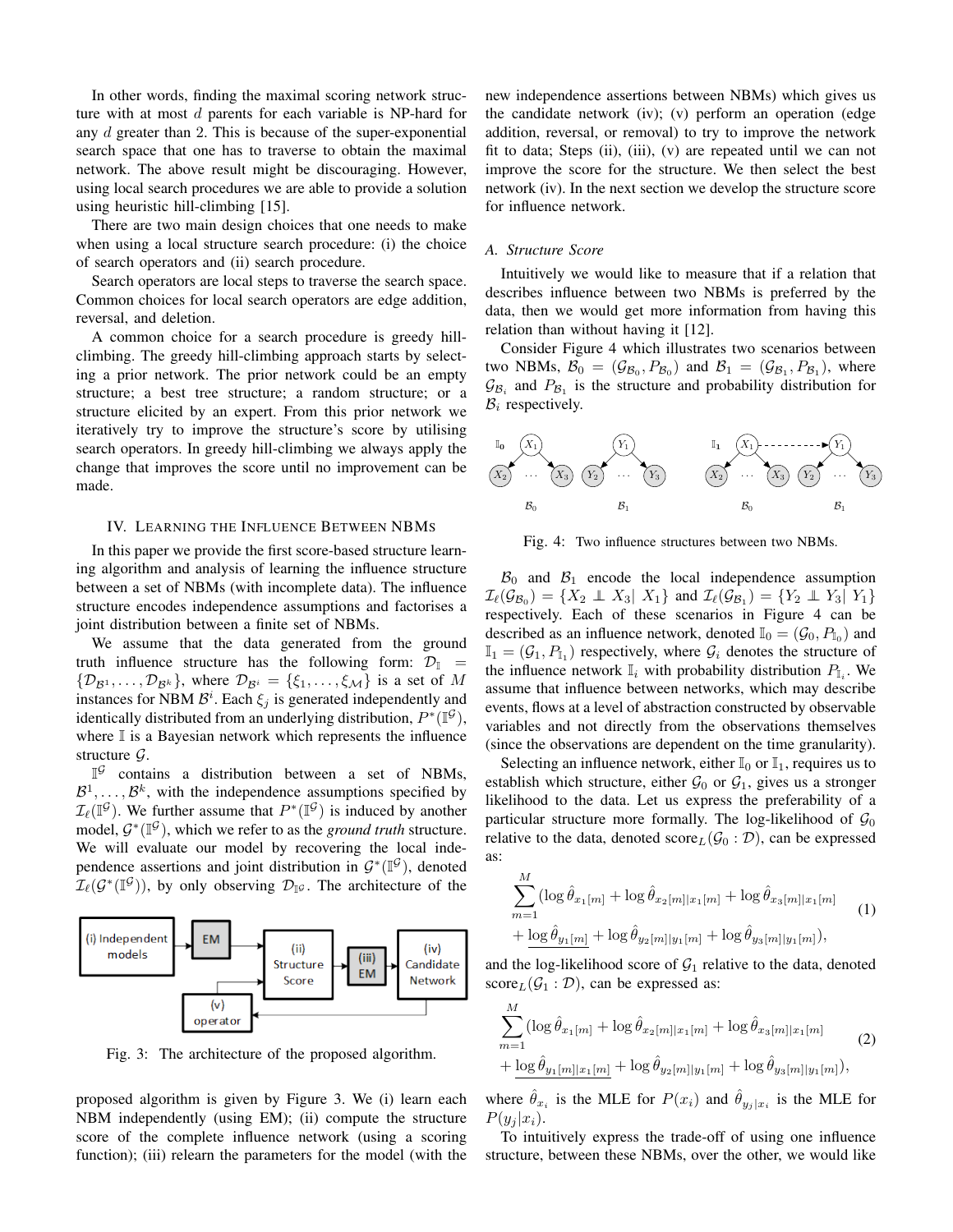to find which influence structure maximises the likelihood to the data. We can express this as the difference between the loglikelihood score of each model relative to the data as follows:

- if we have  $score_L(\mathbb{I}_1^{\mathcal{G}} : \mathcal{D}_\mathbb{I}) score_L(\mathbb{I}_0^{\mathcal{G}} : \mathcal{D}_\mathbb{I}) > 0$ , then we would prefer the structure  $\mathbb{I}_1^{\mathcal{G}}$ ;
- if score  $L(\mathbb{I}_{1}^{\mathcal{G}} : \mathcal{D}_{\mathbb{I}}) -$  score  $L(\mathbb{I}_{0}^{\mathcal{G}} : \mathcal{D}_{\mathbb{I}}) < 0$ , then we would prefer the structure  $\mathbb{I}_{0}^{\mathcal{G}}$ ;
- finally, if  $score_L(\mathbb{I}_1^{\mathcal{G}} : \mathcal{D}_{\mathbb{I}}) score_L(\mathbb{I}_0^{\mathcal{G}} : \mathcal{D}_{\mathbb{I}}) = 0$ , then either structure will do since both give us the same likelihood relative to the data.

By subtracting Equation 2 from Equation 1 we can express the difference of computing the log-likelihood scores for either influence structure over the two NBMs, denoted,  $score_L(\mathbb{I}_1^{\mathcal{G}})$ :  $(\mathcal{D}_{\mathbb{I}}) - \text{score}_{L}(\mathbb{I}_{0}^{\mathcal{G}} : \mathcal{D}_{\mathbb{I}}),$  as

$$
\sum_{m=1}^{M} (\log \hat{\theta}_{y_1[m]|x_1[m]} - \log \hat{\theta}_{y_1[m]}).
$$
 (3)

We can convert the summation, in Equation 3, to summing over values rather than over data instances. Thus we can representing each term by its respective sufficient statistics to obtain

$$
\sum_{x_1, y_1} M[x_1, y_1] \log \hat{\theta}_{y_1|x_1} - \sum_{y_1} M[y_1] \log \hat{\theta}_{y_1}.
$$
 (4)

The first summation in Equation 4 expresses the summation over all parameters of values, denoted  $Val(Y_1)$  given  $Val(X_1)$ , multiplied by the number of times these values occur in the data. We can more clearly express this as an empirical distribution  $P(x_1, y_1)$  which is expressed in the training data  $\mathcal{D}_{\mathbb{I}}$ . The sufficient statistic  $M[x_1, y_1]$  is equal to the number of data instances multiplied by the empirical joint distribution,  $M\hat{P}(x_1, y_1)$ . Similarly we can state that  $M[y_1] = M\hat{P}(y_1); \, \hat{\theta}_{y_1|x_1} = \hat{P}(y_1|x_1)$ , and  $\hat{\theta}_{y_1} = \hat{P}(y_1)$ .

If we express Equation 4 in terms of the empirical distribution, the difference in the score becomes

$$
\sum_{x_1, y_1} M\hat{P}(x_1, y_1) \log \hat{P}(y_1|x_1) - \sum_{y_1} M\hat{P}(y_1) \log \hat{P}(y_1).
$$
 (5)

Both summations in Equation 5 contain the number of samples M which is independent of type of values found in the data and thus  $M$  can be extracted from the summation.

Both summations could have been condensed into one if they were summed over the same values. We can artificially insert the sum over  $x_1$  in the second summation of Equation 5 since  $\sum_{x_1} \hat{P}(x_1, y_1) = \hat{P}(y_1)$ . Thus we get

$$
M\left(\sum_{x_1,y_1}\hat{P}(x_1,y_1)\log\hat{P}(y_1,x_1)-\sum_{x_1,y_1}\hat{P}(x_1,y_1)\log\hat{P}(y)\right).
$$
\n(6)

There are two more manipulations that we can exploit in Equation 6 to condense the difference of the scores further. Firstly, the term  $\hat{P}(y_1|x_1)$  can be rewritten as  $\frac{\hat{P}(x_1,y_1)}{\hat{P}(x_1)}$  using Bayes rule [12]; and secondly, both summations in  $\tilde{E}_{q}^{(1)}$  ation 6 are of the same form and the term  $P(x_1, y_1)$  is a common term in each summation. Therefore, using the subtraction rule for logarithms we can condense the difference of the two scores as

$$
M \sum_{x_1, y_1} \hat{P}(x_1, y_1) \log \frac{\hat{P}(y_1, x_1)}{\hat{P}(y_1)\hat{P}(x_1)}.
$$
 (7)

The summation in Equation 7 is called the *mutual information* of  $\mathcal{B}_0$  and  $\mathcal{B}_1$  since it measures the average distance between the joint distribution, of  $\mathcal{B}_0$  and  $\mathcal{B}_1$ , relative to if their distribution was a product of marginally independent models. We denote the mutual information of the two Bayesian networks as

score<sub>L</sub>(
$$
\mathbb{I}_1^{\mathcal{G}} : \mathcal{D}_{\mathbb{I}}
$$
) - score<sub>L</sub>( $\mathbb{I}_0^{\mathcal{G}} : \mathcal{D}_{\mathbb{I}}$ ) =  $M.\mathbf{I}_{\hat{P}}(\mathcal{B}_0; \mathcal{B}_1)$ . (8)

Thus the BIC score for NBMs decomposes as

score<sub>BIC</sub> = 
$$
M \sum_{i=1}^{n} \mathbf{I}_{\hat{P}}(\mathcal{B}_i; \mathbf{Pa}_{\mathcal{B}_i}^{\mathcal{G}}) - \frac{\log M}{2} DIM[\mathcal{G}].
$$

The BIC score between Bayesian models has the following properties. (a) As we increase the number of samples the emphasis moves from model complexity to the fit to data. In other words, as we obtain more data we are more likely to consider more complicated structures. (b) As the BIC score acquires more data it approaches the true structure (or one which is i-equivalent). (c) The BIC score gives the same score for members of the same i-equivalence class.

Note the difference between the traditional mutual information for variables in section II and the mutual information between Bayesian models in Equation 7. In this example it may seem fairly similar but depending on the number of latent variables in the model, and the structural properties which are expressed in the model, the mutual information over models generally aggregates structural correlations and similarities over all of the variables in each Bayesian model.

## V. EMPIRICAL RESULTS

Figure 5 shows the performance of four parameter or structure learning tasks to recover the ground truth's distribution. The y-axis is the relative entropy to the true distribution,  $P^*(\mathbb{I}^{\mathcal{G}})$ , and the x-axis represents the number of training samples. The ground truth structure,  $\mathcal{G}^*(\mathbb{I}^{\mathcal{G}})$ , had 24 edges, 3 bin values per variable, a Dirichlet prior of 5, 5 observations per NBM, 10 NBMs, and a max in-degree of 3. The four learning tasks are: *random structure*, where a 'random' structure is generated with knowledge of the ground truth's parameters; *No structure*, where no conditional independence assertions are present between models; *Learned structure*, where we simultaneously estimate the parameters and structure between models using a tabu list [16] of length 5 and 5 random restarts; and finally, *True structure*, where we are given the true structure between models and attempt to learn the parameters. All latent variables were learned using 10 EM iterations and achieved a 60-82% accuracy validated against the ground truth.

The relative entropy of an i-equivalent structure to  $\mathcal{I}_{\ell}(\mathcal{G}^*(\mathbb{I}^{\mathcal{G}}))$  will still get close to recovering the true distribution,  $P^*(\mathbb{I}^{\mathcal{G}})$ . As we see our method tends to correctly recover the distribution between each NBM compared to random guesses and over mutually independent models, except for when we have very little training instances.